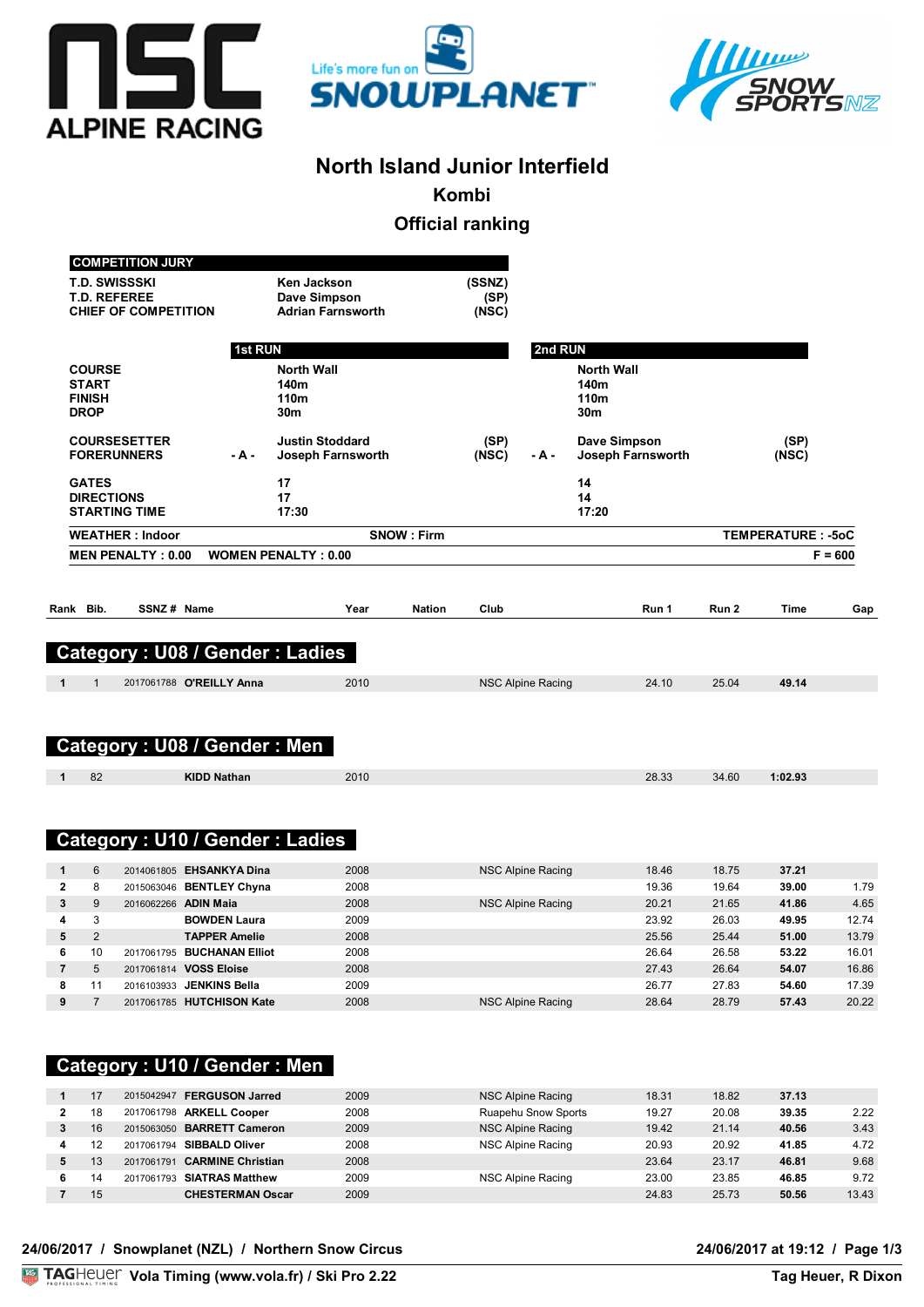# **North Island Junior Interfield Kombi**

### **Official ranking**

| Rank           | Bib. | SSNZ# Name |                                           | Year | <b>Nation</b> | Club              | Run 1 | Run 2 | Time  | Gap   |
|----------------|------|------------|-------------------------------------------|------|---------------|-------------------|-------|-------|-------|-------|
|                |      |            | <b>Category: U12 / Gender: Ladies</b>     |      |               |                   |       |       |       |       |
|                |      |            |                                           |      |               |                   |       |       |       |       |
|                | 27   | 2015063004 | <b>SIMPSON Isabel</b>                     | 2007 |               |                   | 17.40 | 18.52 | 35.92 |       |
| 2              | 22   | 2015063021 | <b>HOLBROOK Nina</b>                      | 2007 |               | NSC Alpine Racing | 18.51 | 18.50 | 37.01 | 1.09  |
| 3              | 24   | 2017061787 | <b>SHALE Coco</b>                         | 2006 |               | NSC Alpine Racing | 20.62 | 20.03 | 40.65 | 4.73  |
| 4              | 21   | 2017053971 | <b>HUTCHISON Brooke</b>                   | 2006 |               | NSC Alpine Racing | 20.53 | 20.77 | 41.30 | 5.38  |
| 5              | 23   |            | 2016062272 ST CLAIR HARCROW-BROWN Heleana | 2006 |               | NSC Alpine Racing | 20.46 | 21.02 | 41.48 | 5.56  |
| 6              | 19   | 2015103804 | <b>NORRIS-CLARK Isabel</b>                | 2007 |               |                   | 20.57 | 21.27 | 41.84 | 5.92  |
| $\overline{7}$ | 25   | 2017061806 | <b>BRAWN Stella</b>                       | 2006 |               | NSC Alpine Racing | 23.21 | 23.27 | 46.48 | 10.56 |
| 8              | 26   | 2017061789 | <b>BROTHERSTON Angelina</b>               | 2007 |               |                   | 24.04 | 22.94 | 46.98 | 11.06 |
| 9              | 28   | 2017061790 | <b>CARMINE Phoebe</b>                     | 2006 |               |                   | 25.26 | 25.49 | 50.75 | 14.83 |

# **Category : U12 / Gender : Men**

| 32 | 201307843 MASFEN-YAN Gabriel | 2007 | Queenstown Alpine Ski Club | 17.86 | 18.52 | 36.38 |       |
|----|------------------------------|------|----------------------------|-------|-------|-------|-------|
| 31 | <b>BOWDEN Thomas</b>         | 2006 |                            | 19.51 | 20.15 | 39.66 | 3.28  |
| 33 | 2017023957 HAMILTON Timothy  | 2007 | NSC Alpine Racing          | 19.64 | 20.62 | 40.26 | 3.88  |
| 30 | 2014102687 MASFEN Oskar      | 2007 | NSC Alpine Racing          | 21.09 | 22.63 | 43.72 | 7.34  |
| 29 | 2017033958 MATTHEWS Fergus   | 2006 | NSC Alpine Racing          | 21.60 | 27.15 | 48.75 | 12.37 |

# **Category : U14 / Gender : Ladies**

| 1  | 44 | 201306271  | <b>FRANCIS Charlie</b>      | 2004 |                              | 16.37 | 16.91 | 33.28 |       |
|----|----|------------|-----------------------------|------|------------------------------|-------|-------|-------|-------|
| 2  | 49 |            | 2015093768 STOW Amelie      | 2004 | NSC Alpine Racing            | 16.47 | 17.19 | 33.66 | 0.38  |
| 3  | 42 |            | 201307952 HINTON Michol     | 2004 | Alpine Ski Racers NZ         | 17.20 | 17.29 | 34.49 | 1.21  |
| 4  | 40 | 2014071989 | <b>FINNEGAN Jessica</b>     | 2005 | Wanaka Ski & Snowsports Club | 16.72 | 17.86 | 34.58 | 1.30  |
| 5  | 50 |            | 2014061818 MASFEN Molly     | 2004 | NSC Alpine Racing            | 17.38 | 17.60 | 34.98 | 1.70  |
| 6  | 39 | 2015052964 | <b>BROOKING Sui</b>         | 2004 | NSC Alpine Racing            | 17.96 | 17.48 | 35.44 | 2.16  |
|    | 38 |            | 2014092509 READE Sophia     | 2004 |                              | 17.30 | 18.44 | 35.74 | 2.46  |
| 8  | 45 | 2016023834 | <b>BRAWN Amelia</b>         | 2004 | NSC Alpine Racing            | 17.49 | 18.26 | 35.75 | 2.47  |
| 9  | 47 |            | 201306237 NEVILL Lucy       | 2005 | NSC Alpine Racing            | 18.12 | 18.27 | 36.39 | 3.11  |
| 10 | 43 |            | 201306273 FRANCIS Jaime     | 2005 |                              | 18.23 | 19.24 | 37.47 | 4.19  |
| 11 | 37 |            | 2014061806 EHSANKYA Hana    | 2005 | NSC Alpine Racing            | 17.99 | 19.53 | 37.52 | 4.24  |
| 12 | 46 | 2015093757 | <b>HAMILTON Anna</b>        | 2005 | NSC Alpine Racing            | 18.72 | 19.35 | 38.07 | 4.79  |
| 13 | 48 |            | 2015062982 MILLER Amy       | 2005 | NSC Alpine Racing            | 19.53 | 19.80 | 39.33 | 6.05  |
| 14 | 41 |            | 2017061796 RICHARDSON Holly | 2004 | NSC Alpine Racing            | 26.02 | 24.90 | 50.92 | 17.64 |

# **Category : U14 / Gender : Men**

|    | 51 |            | 2014061778 <b>HARMAN Jack</b> | 2004 | Queenstown Alpine Ski Club | 16.28 | 17.12 | 33.40 |      |
|----|----|------------|-------------------------------|------|----------------------------|-------|-------|-------|------|
| 2  | 65 | 2015063003 | <b>SIMPSON Anton</b>          | 2005 |                            | 16.47 | 17.02 | 33.49 | 0.09 |
| 3  | 64 | 201307622  | <b>WALLACE George</b>         | 2005 | <b>NSC Alpine Racing</b>   | 16.43 | 17.68 | 34.11 | 0.71 |
| 4  | 56 | 2015073124 | <b>MITCHELL Jack</b>          | 2004 |                            | 16.84 | 17.83 | 34.67 | 1.27 |
| 5  | 62 |            | 2015063018 HOLBROOK Finn      | 2005 | NSC Alpine Racing          | 16.97 | 18.00 | 34.97 | 1.57 |
| 6  | 59 | 2016052230 | <b>FORSYTHE Freddie</b>       | 2005 | <b>NSC Alpine Racing</b>   | 17.26 | 18.11 | 35.37 | 1.97 |
|    | 60 | 2017061786 | <b>PARR Alexander</b>         | 2005 | <b>Ruapehu Snow Sports</b> | 17.46 | 18.03 | 35.49 | 2.09 |
| 8  | 53 | 2015062969 | <b>MOVERLEY Cam</b>           | 2005 | <b>NSC Alpine Racing</b>   | 17.43 | 18.27 | 35.70 | 2.30 |
| 9  | 52 | 2016081259 | <b>QUIROZ FRANKLAND Lucas</b> | 2004 | <b>Ruapehu Snow Sports</b> | 18.18 | 17.95 | 36.13 | 2.73 |
| 10 | 63 |            | <b>TAPPER Ben</b>             | 2005 |                            | 17.94 | 18.25 | 36.19 | 2.79 |
| 11 | 61 | 2016052215 | <b>O'REILLY Flynn</b>         | 2005 | NSC Alpine Racing          | 18.55 | 18.17 | 36.72 | 3.32 |
| 12 | 58 | 2016062265 | ADIN Joshua                   | 2005 | NSC Alpine Racing          | 17.67 | 19.60 | 37.27 | 3.87 |

### 24/06/2017 / Snowplanet (NZL) / Northern Snow Circus

# 24/06/2017 at 19:12 / Page 2/3<br>Tag Heuer, R Dixon